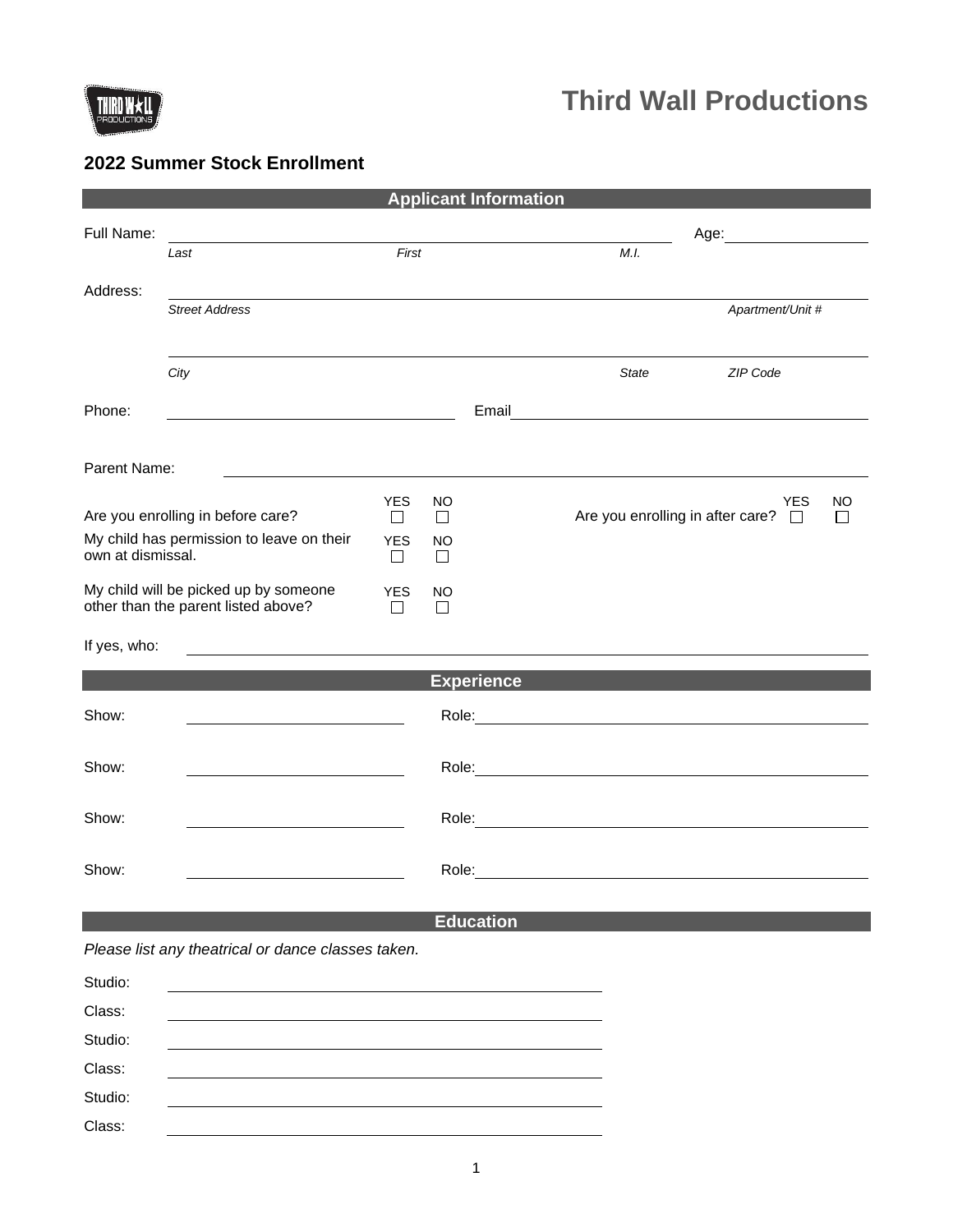#### **Medications Taken**

| Medication:<br>Does your child require this medication to be administered<br>during session hours? | <b>YES</b> | NO        | Dosage: |
|----------------------------------------------------------------------------------------------------|------------|-----------|---------|
| Medication:<br>Does your child require this medication to be administered<br>during session hours? | <b>YES</b> | NO        | Dosage: |
| Medication:<br>Does your child require this medication to be administered<br>during session hours? | <b>YES</b> | <b>NO</b> | Dosage: |

### **Allergies**

 $\overline{\phantom{a}}$  ,  $\overline{\phantom{a}}$  ,  $\overline{\phantom{a}}$  ,  $\overline{\phantom{a}}$  ,  $\overline{\phantom{a}}$  ,  $\overline{\phantom{a}}$  ,  $\overline{\phantom{a}}$  ,  $\overline{\phantom{a}}$  ,  $\overline{\phantom{a}}$  ,  $\overline{\phantom{a}}$  ,  $\overline{\phantom{a}}$  ,  $\overline{\phantom{a}}$  ,  $\overline{\phantom{a}}$  ,  $\overline{\phantom{a}}$  ,  $\overline{\phantom{a}}$  ,  $\overline{\phantom{a}}$  $\overline{\phantom{a}}$  ,  $\overline{\phantom{a}}$  ,  $\overline{\phantom{a}}$  ,  $\overline{\phantom{a}}$  ,  $\overline{\phantom{a}}$  ,  $\overline{\phantom{a}}$  ,  $\overline{\phantom{a}}$  ,  $\overline{\phantom{a}}$  ,  $\overline{\phantom{a}}$  ,  $\overline{\phantom{a}}$  ,  $\overline{\phantom{a}}$  ,  $\overline{\phantom{a}}$  ,  $\overline{\phantom{a}}$  ,  $\overline{\phantom{a}}$  ,  $\overline{\phantom{a}}$  ,  $\overline{\phantom{a}}$  $\overline{\phantom{a}}$  ,  $\overline{\phantom{a}}$  ,  $\overline{\phantom{a}}$  ,  $\overline{\phantom{a}}$  ,  $\overline{\phantom{a}}$  ,  $\overline{\phantom{a}}$  ,  $\overline{\phantom{a}}$  ,  $\overline{\phantom{a}}$  ,  $\overline{\phantom{a}}$  ,  $\overline{\phantom{a}}$  ,  $\overline{\phantom{a}}$  ,  $\overline{\phantom{a}}$  ,  $\overline{\phantom{a}}$  ,  $\overline{\phantom{a}}$  ,  $\overline{\phantom{a}}$  ,  $\overline{\phantom{a}}$  $\overline{\phantom{a}}$  ,  $\overline{\phantom{a}}$  ,  $\overline{\phantom{a}}$  ,  $\overline{\phantom{a}}$  ,  $\overline{\phantom{a}}$  ,  $\overline{\phantom{a}}$  ,  $\overline{\phantom{a}}$  ,  $\overline{\phantom{a}}$  ,  $\overline{\phantom{a}}$  ,  $\overline{\phantom{a}}$  ,  $\overline{\phantom{a}}$  ,  $\overline{\phantom{a}}$  ,  $\overline{\phantom{a}}$  ,  $\overline{\phantom{a}}$  ,  $\overline{\phantom{a}}$  ,  $\overline{\phantom{a}}$  $\overline{\phantom{a}}$  ,  $\overline{\phantom{a}}$  ,  $\overline{\phantom{a}}$  ,  $\overline{\phantom{a}}$  ,  $\overline{\phantom{a}}$  ,  $\overline{\phantom{a}}$  ,  $\overline{\phantom{a}}$  ,  $\overline{\phantom{a}}$  ,  $\overline{\phantom{a}}$  ,  $\overline{\phantom{a}}$  ,  $\overline{\phantom{a}}$  ,  $\overline{\phantom{a}}$  ,  $\overline{\phantom{a}}$  ,  $\overline{\phantom{a}}$  ,  $\overline{\phantom{a}}$  ,  $\overline{\phantom{a}}$ 

## **Other Information We Should Know About Your Child**

## $\overline{\phantom{a}}$  ,  $\overline{\phantom{a}}$  ,  $\overline{\phantom{a}}$  ,  $\overline{\phantom{a}}$  ,  $\overline{\phantom{a}}$  ,  $\overline{\phantom{a}}$  ,  $\overline{\phantom{a}}$  ,  $\overline{\phantom{a}}$  ,  $\overline{\phantom{a}}$  ,  $\overline{\phantom{a}}$  ,  $\overline{\phantom{a}}$  ,  $\overline{\phantom{a}}$  ,  $\overline{\phantom{a}}$  ,  $\overline{\phantom{a}}$  ,  $\overline{\phantom{a}}$  ,  $\overline{\phantom{a}}$  $\overline{\phantom{a}}$  ,  $\overline{\phantom{a}}$  ,  $\overline{\phantom{a}}$  ,  $\overline{\phantom{a}}$  ,  $\overline{\phantom{a}}$  ,  $\overline{\phantom{a}}$  ,  $\overline{\phantom{a}}$  ,  $\overline{\phantom{a}}$  ,  $\overline{\phantom{a}}$  ,  $\overline{\phantom{a}}$  ,  $\overline{\phantom{a}}$  ,  $\overline{\phantom{a}}$  ,  $\overline{\phantom{a}}$  ,  $\overline{\phantom{a}}$  ,  $\overline{\phantom{a}}$  ,  $\overline{\phantom{a}}$  $\overline{\phantom{a}}$  ,  $\overline{\phantom{a}}$  ,  $\overline{\phantom{a}}$  ,  $\overline{\phantom{a}}$  ,  $\overline{\phantom{a}}$  ,  $\overline{\phantom{a}}$  ,  $\overline{\phantom{a}}$  ,  $\overline{\phantom{a}}$  ,  $\overline{\phantom{a}}$  ,  $\overline{\phantom{a}}$  ,  $\overline{\phantom{a}}$  ,  $\overline{\phantom{a}}$  ,  $\overline{\phantom{a}}$  ,  $\overline{\phantom{a}}$  ,  $\overline{\phantom{a}}$  ,  $\overline{\phantom{a}}$  $\overline{\phantom{a}}$  ,  $\overline{\phantom{a}}$  ,  $\overline{\phantom{a}}$  ,  $\overline{\phantom{a}}$  ,  $\overline{\phantom{a}}$  ,  $\overline{\phantom{a}}$  ,  $\overline{\phantom{a}}$  ,  $\overline{\phantom{a}}$  ,  $\overline{\phantom{a}}$  ,  $\overline{\phantom{a}}$  ,  $\overline{\phantom{a}}$  ,  $\overline{\phantom{a}}$  ,  $\overline{\phantom{a}}$  ,  $\overline{\phantom{a}}$  ,  $\overline{\phantom{a}}$  ,  $\overline{\phantom{a}}$  $\overline{\phantom{a}}$  ,  $\overline{\phantom{a}}$  ,  $\overline{\phantom{a}}$  ,  $\overline{\phantom{a}}$  ,  $\overline{\phantom{a}}$  ,  $\overline{\phantom{a}}$  ,  $\overline{\phantom{a}}$  ,  $\overline{\phantom{a}}$  ,  $\overline{\phantom{a}}$  ,  $\overline{\phantom{a}}$  ,  $\overline{\phantom{a}}$  ,  $\overline{\phantom{a}}$  ,  $\overline{\phantom{a}}$  ,  $\overline{\phantom{a}}$  ,  $\overline{\phantom{a}}$  ,  $\overline{\phantom{a}}$  $\overline{\phantom{a}}$  ,  $\overline{\phantom{a}}$  ,  $\overline{\phantom{a}}$  ,  $\overline{\phantom{a}}$  ,  $\overline{\phantom{a}}$  ,  $\overline{\phantom{a}}$  ,  $\overline{\phantom{a}}$  ,  $\overline{\phantom{a}}$  ,  $\overline{\phantom{a}}$  ,  $\overline{\phantom{a}}$  ,  $\overline{\phantom{a}}$  ,  $\overline{\phantom{a}}$  ,  $\overline{\phantom{a}}$  ,  $\overline{\phantom{a}}$  ,  $\overline{\phantom{a}}$  ,  $\overline{\phantom{a}}$  $\overline{\phantom{a}}$  ,  $\overline{\phantom{a}}$  ,  $\overline{\phantom{a}}$  ,  $\overline{\phantom{a}}$  ,  $\overline{\phantom{a}}$  ,  $\overline{\phantom{a}}$  ,  $\overline{\phantom{a}}$  ,  $\overline{\phantom{a}}$  ,  $\overline{\phantom{a}}$  ,  $\overline{\phantom{a}}$  ,  $\overline{\phantom{a}}$  ,  $\overline{\phantom{a}}$  ,  $\overline{\phantom{a}}$  ,  $\overline{\phantom{a}}$  ,  $\overline{\phantom{a}}$  ,  $\overline{\phantom{a}}$

#### *Disclaimer and Payment* **Disclaimer and Payment**

*DISCLAIMER: I HEREBY ASSUME ALL OF THE RISKS OF MY CHILD PARTICIPATING IN ANY/ALL ACTIVITIES ASSOCIATED WITH THIS EVENT, including by way of example and not limitation, any risks that may arise from negligence or carelessness on the part of the persons or entities being released, from dangerous or defective equipment or property owned, maintained, or controlled by them, or because of their possible liability without fault.* 

*I certify that my child is physically fit, has sufficiently prepared or trained for participation in this activity, and has not been advised to not participate by a qualified medical professional. I certify that there are no health-related reasons or problems which preclude my child's participation in this activity.* 

*I acknowledge that this Accident Waiver and Release of Liability Form will be used by Third Wall Productions, organizers of the activity in which my child will participate, and that it will govern my actions and responsibilities at said activity.* 

*In consideration of my application and permitting me to participate in this activity, I hereby take action for myself, my child, my executors, administrators, heirs, next of kin, successors, and assigns as follows:* 

*(A) I WAIVE, RELEASE, AND DISCHARGE from any and all liability, including but not limited to, liability arising from the negligence or fault of the entities or persons released, for my death, disability, personal injury, property*  damage, property theft, or actions of any kind which may hereafter occur to me including my traveling to and from *this activity, THE FOLLOWING ENTITIES OR PERSONS: Third Wall Productions (TWP), STEEP, and/or their directors, officers, employees, volunteers, representatives, and agents, and the activity holders, sponsors, and volunteers;*